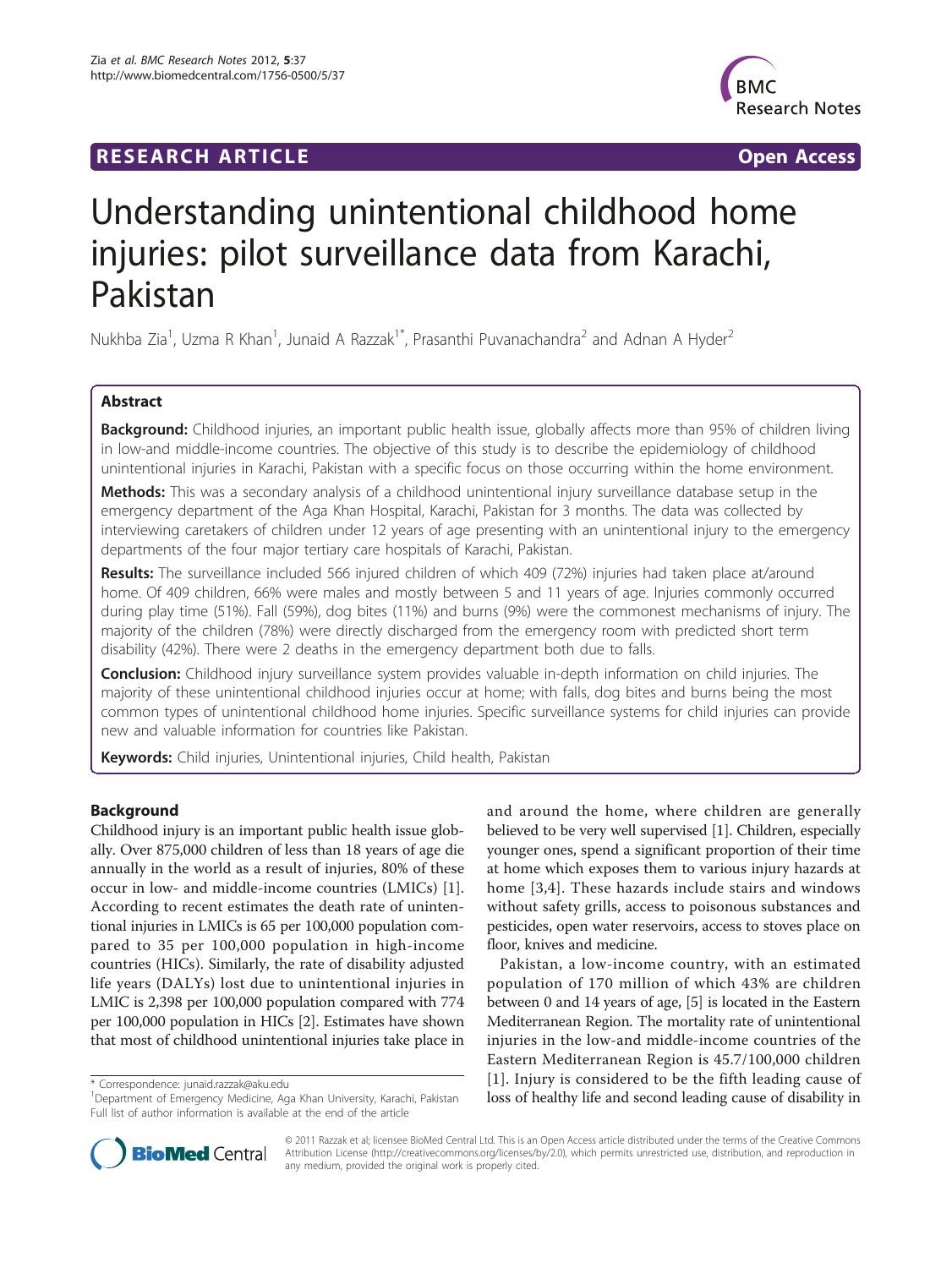Pakistan [\[6,7](#page-5-0)]. The National Injury Survey of Pakistan (NISP) conducted in 1997-99 showed that the estimated injury rate for children under 15 years in Pakistan is about 35.3 per 1,000 person years [[8\]](#page-5-0).

Studies done in various countries of the Eastern Mediterranean Region have shown that unintentional childhood injuries are most common at home [\[9](#page-5-0)-[11\]](#page-5-0). Previous work done in Pakistan has also shown that home is the most common place where unintentional childhood injuries occur [\[3,12](#page-5-0)-[15\]](#page-5-0). However, there is very little information available related to the types and mechanisms of childhood home injuries.

The overall goal of this paper is to contribute to the understanding of child injuries occurring in homes in the low income country of Pakistan. The specific objectives are: to describe the epidemiology of unintentional childhood home injuries presenting to a hospital emergency department (ED) in Karachi, Pakistan; to explore the predicted outcomes; and to reflect on the utility of a childhood injury surveillance system collecting data on home injuries.

## Methods

This study is secondary analysis of a pilot surveillance study (Additional file [1](#page-5-0)) done on unintentional childhood injuries presenting to the emergency departments (EDs) of both public and private hospitals in Karachi, Pakistan [\[3](#page-5-0)]. Karachi is the largest city of Pakistan with an estimated population of about 16 million [[5\]](#page-5-0). It is the provincial capital of Sindh province and has both rural and urban areas divided into 18 administrative units or towns. The primary study in Karachi was done in the EDs of three public and one private hospital from February - April 2007. These EDs not only cater to the population of Karachi but also the patients coming from outside the city.

For the primary study, a surveillance form was administered to the caretakers of the injured children who were brought to the ED of the four hospitals in Karachi. The case definition was "any child of less than 12 years of age coming to the ED of one of the four hospitals of Karachi due to an unintentional injury". The exclusion criteria included children presenting with intentional injury including; assaults (stabbing, gun-shot wounds, gang violence, and child abuse), sexual assaults, self-inflicted injury or injuries related to drugs or alcohol; child older than 12 years of age, any child without parent or legal guardian and children presenting without injuries. The surveillance questions were based on previous work done internationally and in Pakistan [\[12,16-18\]](#page-5-0). The questionnaire included questions related to age, gender; type, mechanism and place/time of occurrence of injury, activity at the time of injury, outcome of emergency department treatment and self-reported questions on basic safety interventions practiced by caretakers like use of child car seat, use of

seat-belts, helmet use, supervision of the child during bathing, accessibility to hot liquids and objects, hazardous materials and medications.

The age of the child was noted in three categories: less than one year old, between 1-4 years and 5-12 years. The categorization was done because of differences in the pattern of injuries in these age groups [[12](#page-5-0),[13](#page-5-0)]. The mechanisms of injury taken into consideration were falls, road traffic injuries, fire/burns, smoke inhalation, foreign body injury, poisoning, choking on food, animal bites, machinery incidents, near-drowning and injury from a stationary object. The data collectors were trained specifically for this study, and the consent form was translated into Urdu. Ethical approval for the primary study and this analysis was taken from the ethics committees of each hospital before the commencement of study.

For this secondary analysis, we defined a home injury according to International Classification of External Causes of Injuries as "A person's usual residence including adjacent grounds" [\[16](#page-5-0)]. In addition to the area within and around home, for this study we also looked at the injuries that took place in the area around home and street outside the home. In Pakistan children commonly play outside home in streets where there is traffic. Simple frequencies were run for types of childhood home injury in Karachi. Cross tabulation was done for the type of childhood home injury with age, gender, activity at the time of injury, outcome of injury and disability. The disability was assessed by the treating emergency department physicians and noted by the data collectors in the questionnaire.

#### Results

Five hundred and sixty-six children less than 12 years of age were captured by the primary study with unintentional injuries in the EDs of the four hospitals in Karachi. Of the 566 cases, 409 (72%) injuries occurred at home, followed by those on the road (20%) and in school (5%) as shown in Table [1](#page-2-0). The most common mechanisms of injury were falls (50%), road traffic injury (20%) and dog bites (11%). Figure [1](#page-2-0) shows different types of unintentional childhood home injuries.

The most frequent causes of childhood unintentional home injuries were falls ( $n = 240, 59%$ ) followed by dog bite ( $n = 44$ , 11%), burn injury ( $n = 37$ , 9%) and road traffic injury ( $n = 27, 6\%$ ). Of the 409 cases of home injuries, 221 (54%) children were between the ages of 5-11 years, and 168 (41%) between 1 and 4 years (Table [2\)](#page-2-0). The overall male to female ratio was 1.9:1, with 66% of injuries in boys (Table [2\)](#page-2-0). Unintentional home injuries mostly occurred during play time (n = 208, 51%).

Of the 240 cases of falls, 69 (29%) occurred from stairs/steps within home, 25 (10%) from bed and 18 (7.5%) from playground equipment within homes (for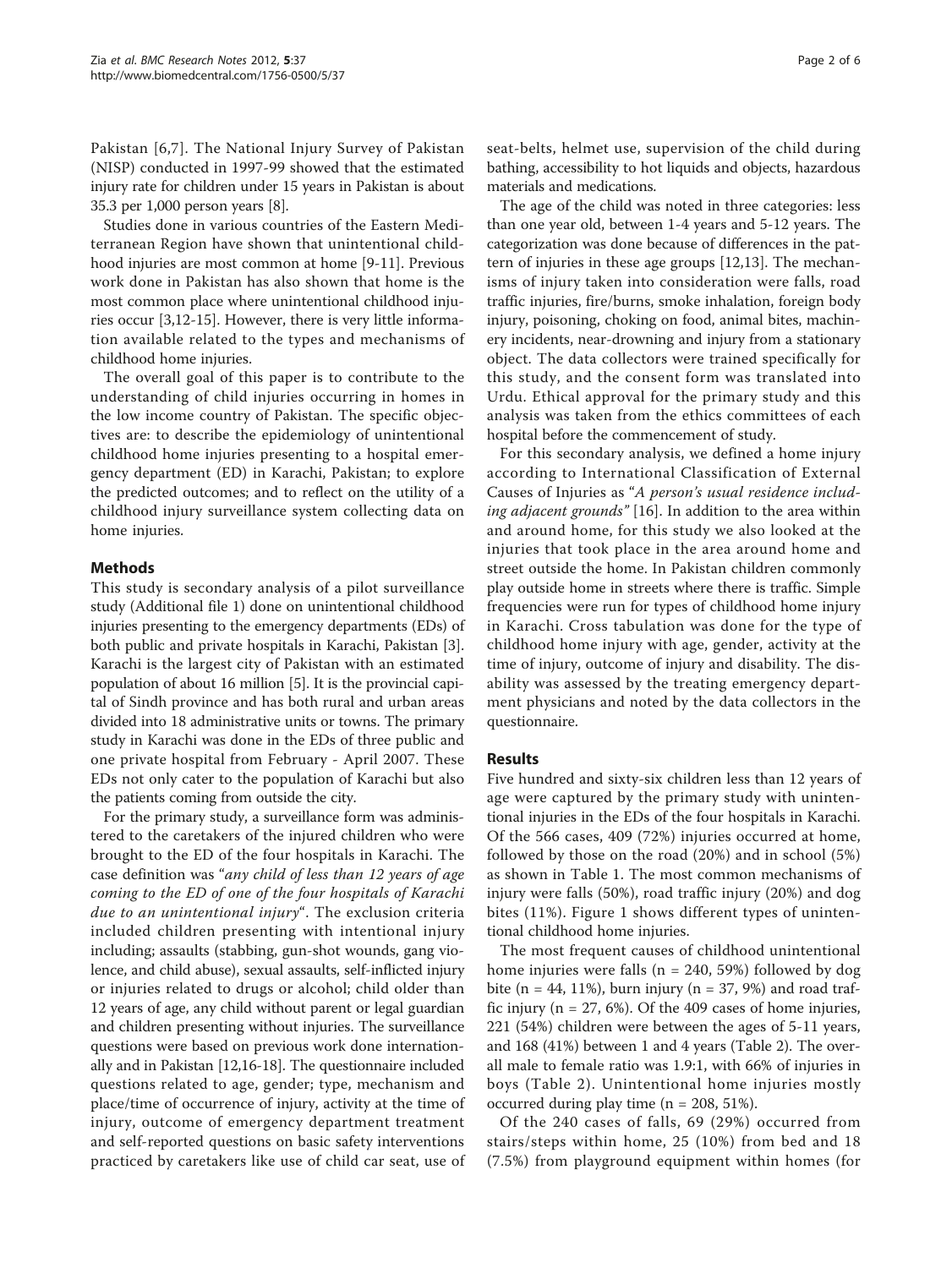<span id="page-2-0"></span>Table 1 Location of unintentional childhood injuries ( $n =$ 566), Karachi, Pakistan

| Place of injury      | n(%)     |  |  |
|----------------------|----------|--|--|
| Home                 | 409 (72) |  |  |
| Road/street          | 112 (20) |  |  |
| School               | 27(5)    |  |  |
| Sports/athletic area | 7(1.2)   |  |  |
| Others*              | 11(2)    |  |  |
| Total                | 566      |  |  |

\*Others places of injury included farm, trade/service area, public building

example play swings). There were 122 (51%) cases of fall from other heights for example wall, balcony, and fall on the same surface. There were 7 (3%) cases in which children sustained a fall from the hands of their attendants. In addition, there were two deaths due to falls; one was a fall from the first floor and the other was

## Table 2 Childhood home injuries ( $n = 409$ ) by age and gender in Karachi, Pakistan

|                | Injury mechanisms |                  |               |                      |                 |              |  |
|----------------|-------------------|------------------|---------------|----------------------|-----------------|--------------|--|
|                | Fall<br>n(%)      | Dog bite<br>n(%) | Burns<br>n(%) | <b>RTIs</b><br>n (%) | Others*<br>n(%) | <b>Total</b> |  |
| Age group      |                   |                  |               |                      |                 |              |  |
| 0-11 months    | 8(3.3)            | 0                | 6(16)         | 0                    | 6(10)           | 20           |  |
| $1 - 4$ years  | 96 (40)           | 7(16)            | 23 (62)       | 8(30)                | 34 (56)         | 168          |  |
| $5 - 11$ years | 136(57)           | 37 (84)          | 8(22)         | 19 (70)              | 21(34)          | 221          |  |
| Total          | 240               | 44               | 37            | 27                   | 61              | 409          |  |
| Gender         |                   |                  |               |                      |                 |              |  |
| Male           | 158 (66)          | 33 (75)          | 22 (60)       | 21 (78)              | 36 (59)         | 270          |  |
| Female         | 82 (34)           | 11(25)           | 15 (40)       | 6(22)                | 25(41)          | 139          |  |
| Total          | 240               | 44               | 37            | 27                   | 61              | 409          |  |

\*Others included injury due to foreign body, bite from an animal other than dog, machinery and stationary object, poisoning, drowning, smoke inhalation



*\*Others include bite by animal other than dog, machinery incidents, smoke inhalation, near* 

*drowning, choking on food.*

Figure 1 Types of Unintentional Childhood Home Injuries ( $n = 409$ ). \*Others include bite by animal other than dog, machinery incidents, smoke inhalation, near drowning, choking on food.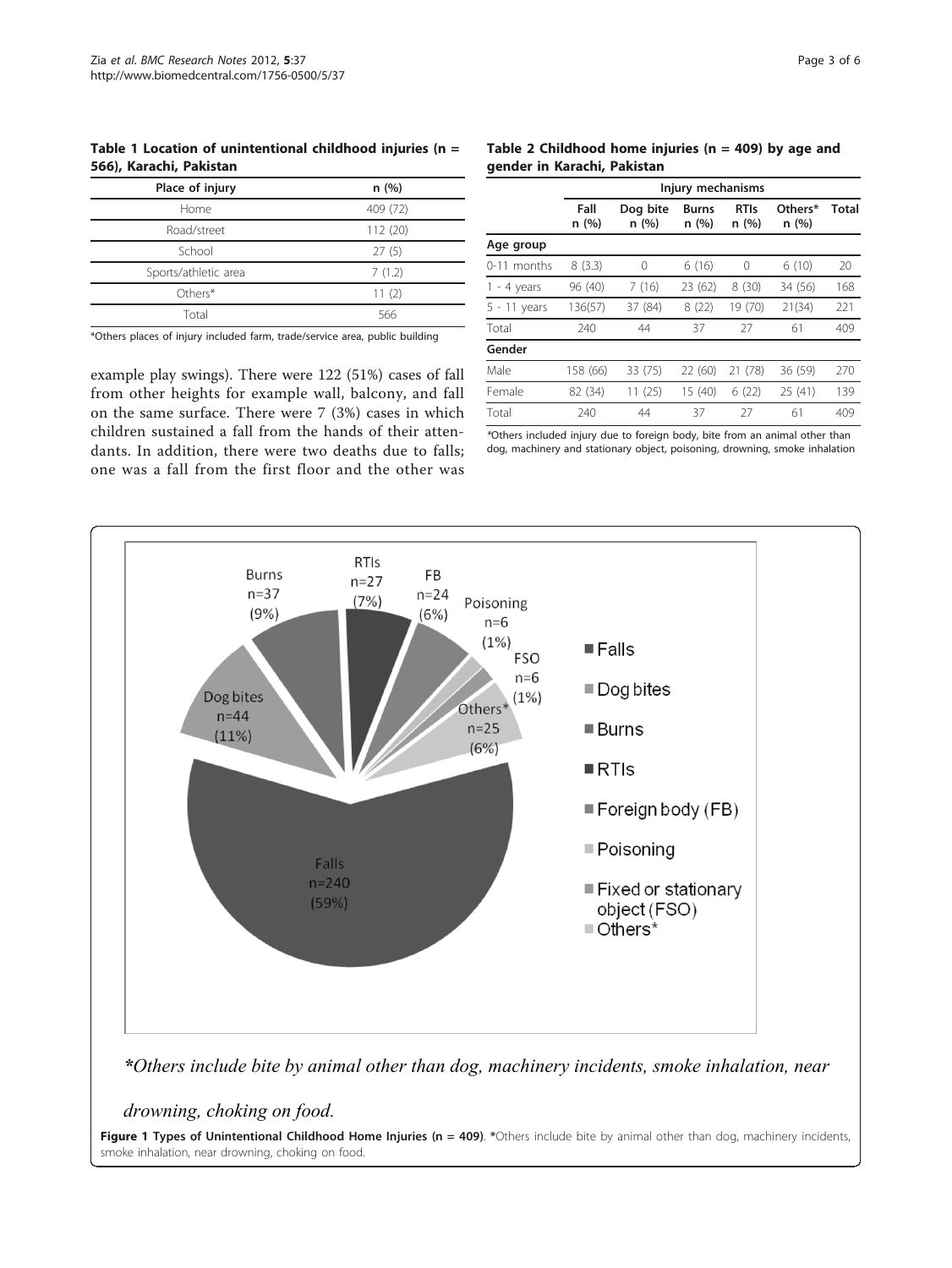caused by fall into a sewerage tank (percentage mortality due to fall  $= 0.83\%$ ).

There were 37 cases of burns at home which affected more boys ( $n = 22, 59\%$ ) and children between the ages of 1-4 years ( $n = 23, 62\%$ ). The most common cause of burns was contact with hot liquids ( $n = 23, 62\%$ ); contact with hot objects ( $n = 5$ , 14%), fires ( $n = 2$ , 5%) and electrical burns ( $n = 2, 5\%$ ) represented a minority of cases.

Of the 27 cases of RTIs, the majority were male  $(n =$ 21, 78%) and children between 5 and 11 years of age (n = 19, 70%). RTIs occurred mostly when the children were either playing on the street outside their homes (n = 16, 59%). The most common striking vehicle was a motorcycle ( $n = 18, 67\%$ ), followed by mini-van/coaster  $(n = 4, 15\%)$ . There was one case in which the child was hit by a water tanker while he was playing outside his home.

Our study found 7 cases of poisoning; 4 occurred due to medicine ingestion, one each due to ingestion of a chemical, kerosene and spirit. Of these 7 cases, the poison agent was kept in water bottle  $(n = 2)$ , beverage bottle  $(n = 2)$ , jar  $(n = 1)$  and other non-labelled containers  $(n = 2)$ . Two cases of near drowning were also reported. The vessel in which drowning took place included a bucket and a tub. Finally forty-four cases of dog bites were brought to the EDs, mostly boys ( $n = 33, 75\%$ ) and mostly children of 5-11 years of age  $(n = 37, 84%)$ . Of the 44 cases, 19 (43%) were bitten by a dog while playing. All the cases of dog bites were discharged from the ED; 36 (82%) cases were expected to have short-term disability while one child was expected to have longterm disability.

Out of 409 cases, 319 (78%) were directly discharged from the ED, 49 (12%) required ward admission, 22 (5%) were transferred to other hospitals, 3 (0.7%) were detained in ED, 2 (0.5%) left against medical advice and one (0.2%) patient was referred to another hospital. The overall fatality rate due to all home injuries was 0.5% (n = 2) in the EDs. Disposition information related to 11 (2.7%) cases was missing.

Physicians in the ED predicted short-term disability ( < 6 weeks) as being likely in 170 (42%) cases and 72 (18%) were expected to suffer from long-term disability ( > 6 weeks). The surveillance systems had limited information on costs of treatment. About  $37\%$  (n = 150) of patients paid 'out of pocket' for their treatment and only 9% (n = 37) received welfare to cover the cost of their treatment; however there was no information related to the method of payment for the rest of 222 cases. The injuries in this study were mainly mild to moderate  $(n =$ 374, 91.5%); however 22 children had suffered serious to critical injuries.

When asked about the general safety precautions taken by the caretakers (self-reported) of children presenting with home injuries ( $n = 409$ ), about 83.5% of the caretakers reported supervising their child while bathing. Around 23% had taken precautions to prevent access to hot liquids and 20% had taken steps to safely store hazardous material and medications away from the reach of the child. Only 4% of caretakers reported use of seat-belts while very few used age-appropriate carseats (2%) or helmets (1%). Only 5% of caretakers placed their child on the back while sleeping to prevent suffocation.

## **Discussion**

Childhood injury surveillance can be conducted at multiple sites in a low income setting like Karachi, Pakistan and yield valuable insights into the nature and external causes of injuries. The home is the most common place where unintentional childhood injuries occur from surveillance data; as also observed in other ED-based studies (Additional file [1\)](#page-5-0) [\[3,13,19](#page-5-0),[20](#page-5-0)]. Falls followed by dog bites and burns have been found to the most common mechanisms for these home injuries.

Community-based surveys on child injury prevention conducted by United Nations Children's Fund (UNICEF) and The Alliance for Safe Children (TASC) in six East and South Asian countries have shown that most of the non-fatal childhood injuries take place at home commonly among toddlers [[4](#page-5-0)] One common hypothesis related to the high numbers of home injuries is that children spend significant amount of time at home especially in the younger ages; as a result they are exposed to a number of risks for home injury.

Our analysis showed that falls were the most common type of injury suffered by children at home accounting for more than half of the burden on EDs. This result is consistent with a recent study done in rural and suburban communities in Sindh and Balochistan provinces of Pakistan, which showed that about 51% of injuries in children between 1 and 8 years were attributed to falls [[15\]](#page-5-0). Work done in other Eastern Mediterranean countries such as Syria and Iran on home injuries has also shown falls to be commonest injury suffered by preschool children [[9,10,21\]](#page-5-0). A study done in Turkey on non-fatal unintentional home injuries stated that the percentage of children between 0 and 4 years, 5 and 9 years and 10 and 14 years suffering from falls to be 35%, 71.5% and 30% respectively [\[22\]](#page-5-0). Our study showed that the percentage of injury due to falls at home was increasing with the age, being highest in children between 5 and 11 years of age. The frequent causes of falls in our study were fall from steps/stairs followed by fall from bed.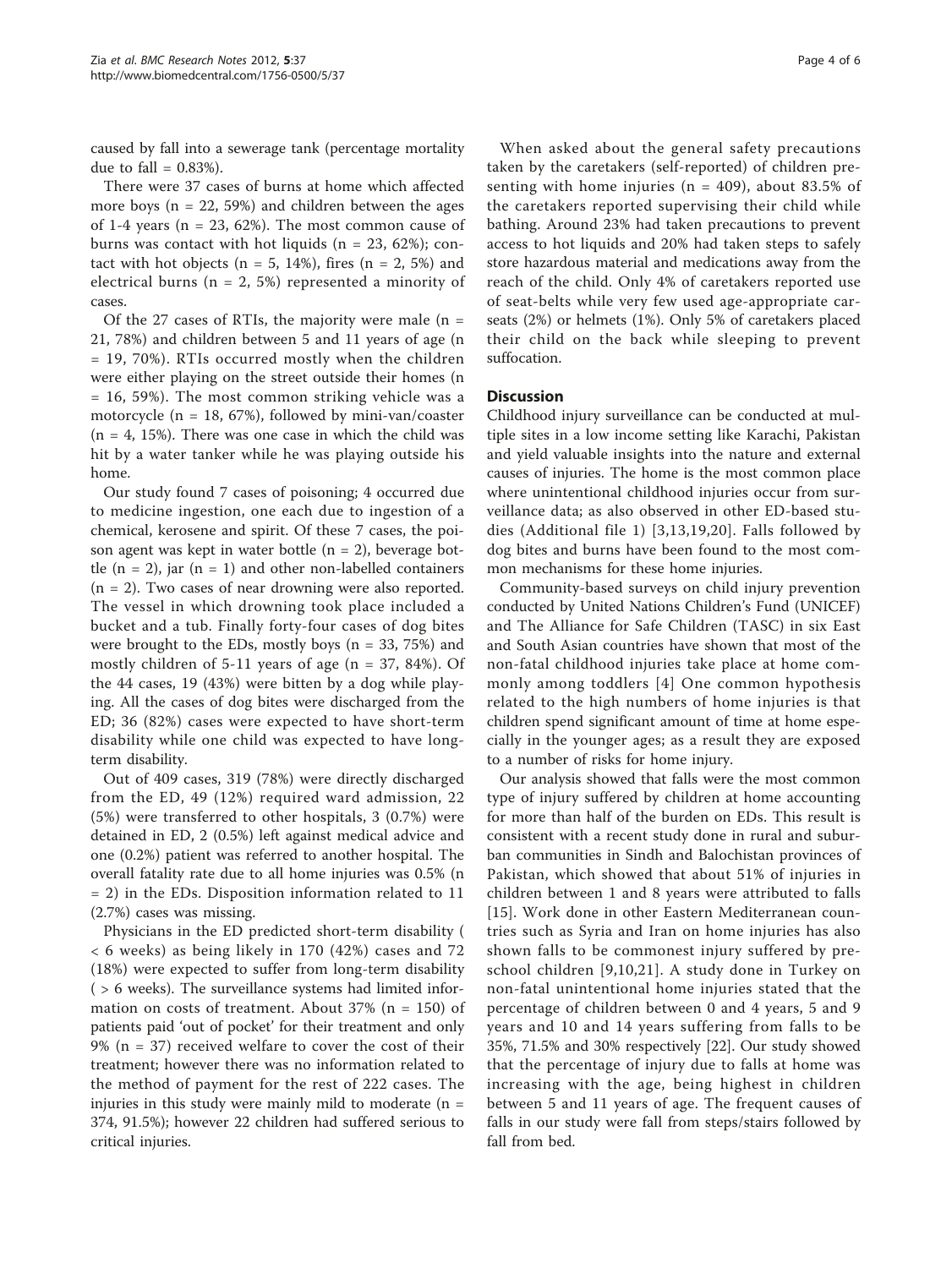In our pilot surveillance data dog bites is the second common home injury presenting to the EDs. This is consistent with some of the previous work and is very important locally [[13,23,24\]](#page-5-0). Although there was no mortality due to dog-bite injury, many of these cases involved bites from stray dogs which are a common sight in Karachi due to lack of effective dog control measures. Dog bites have been reported as an important child health issue in Asia accounting for 56% of annual global deaths due to rabies, and represented a disease burden that is critical for both injury prevention and infectious disease (Rabies) control [\[25](#page-5-0)]. It is also a burden where the health sector of Karachi has to work effectively at local levels with civic administration and local government to control the problem of stray dogs efficiently. A National Dog Bite and Rabies Surveillance system is operational in Pakistan [\[26](#page-5-0)], funded by World Health Organization, to collect data on cases of dog bites in Pakistan.

As shown in previous studies, burns were in the leading three causes of unintentional home injury in children [\[10,15](#page-5-0),[21,22,27\]](#page-5-0). The youngest children were most affected (age group of 1-4 years) as also shown in previous studies [[12-14,19\]](#page-5-0) and the World report on child injury prevention [[1\]](#page-5-0). The inquisitive nature of young children combined with their inability to comprehend harmful risk factors, and dependence on adult supervision makes them highly vulnerable to injuries.

This nexus of risks is also true for the cases of road traffic injuries that had taken place right outside the home of the victim. Majority of these injuries had taken place when the child was playing on the street and was hit by a motorcycle. The lack of play grounds, safe play areas, and lack of separation of traffic from the pedestrian zone is an ever present risk, especially in crowded urban areas like Karachi.

Like previous studies, [\[13,15,28](#page-5-0)] our results show that males represented a higher proportion of injured children compared to females. This has been attributed to higher risk-taking behavior in boys compared to girls; but in this age group and in our setting might represent other cultural issues as well. For example, studies in Pakistan have revealed a strong 'son preference' [\[29](#page-5-0)] and this has been reported to allow boys greater and earlier independence Also, there is likelihood that in our society injured male children are brought to the hospitals for treatment while females are mostly taken care of at homes.

Majority of the children in our study had suffered from mild to moderate injuries. Our study also revealed that there is lack of social protection and health insurance in Pakistan and patients have to pay out of their pockets for the treatment. This has grave implications on the family, as a vicious cycle of poverty may begin especially in cases of severe morbidity requiring longterm treatment and care.

This study used data from a pilot child injury surveillance system and like other facility based date has potential sampling bias as the study was conducted in only four hospital EDs in a city with a population of over 15 million people. Moreover, these hospitals are likely to see mostly severe cases of injuries; many minor to moderate injuries are treated either at home or by local community clinics. It is also sometimes difficult to assess the intent of injury in ED settings; for example, falls and burns in the database were categorized as unintentional injuries however; these may be intentional in nature. Thirdly, there is a likelihood that the number of fatalities seen in this study is an underestimation as many cases of death following an injury are not brought to the hospital due to medico-legal complications.

Caretakers reported a very small percentage using measures to prevent their children's accessibility to hot liquids, hazardous material and medications, or using age-appropriate car-seats and seat-belts. It is essential that caretakers are provided injury prevention information and access to such measures to prevent and control the exposure of children to the hazards of home injuries.

In addition, some important policy and implementation issues related to home injury prevention and control can be highlighted through this study. Firstly, it is important that in Pakistan standards for constructing houses should be followed. In the absence of such standards variability in the height and width of the steps/ stairs constructed within homes is common. There is also generally lack of safety gates/grills/locks for the stairs; some houses may not even have a stair banister. In Pakistan, there is a common to build multi-level houses that further increase the risk of falls among children. Secondly, the local government needs to take measures to control the stray dogs present in the city. Thirdly, traffic calming and speed reducing measures needs to be enforced in the residential areas and around parks and playgrounds so that children do not risk their lives while playing on the roads and streets.

## Conclusion

The home environment is a common place for unintentional injuries among children presenting to hospitals in Karachi. Most home injuries are preventable through defining building standards/codes, controlling stray dogs, instituting traffic calming measures in residential areas, raise awareness through home visitation, pamphlet teaching and media campaigns. More focused research on the hazards/risks present in homes in Karachi need to be undertaken to develop specific prevention strategies.